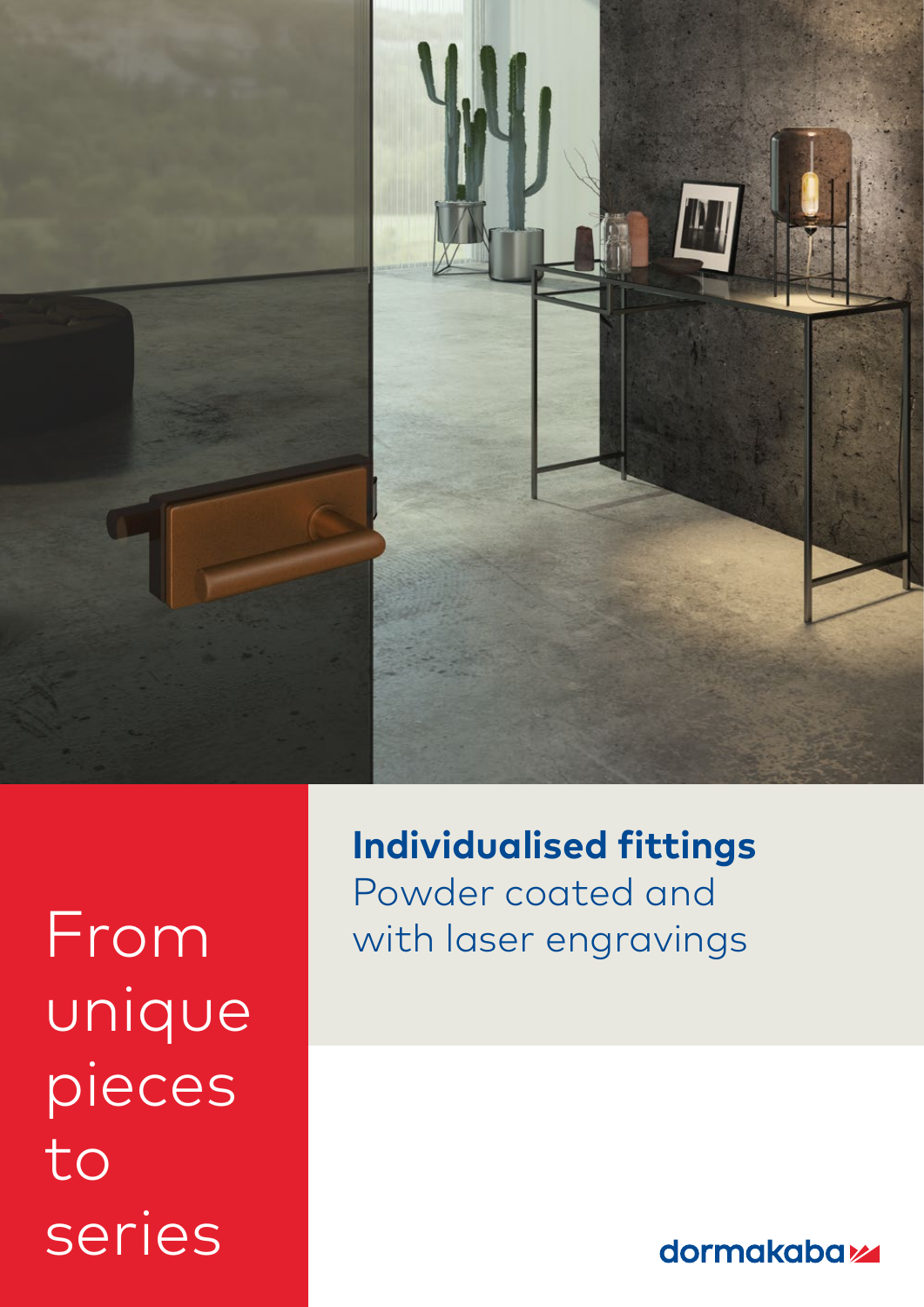## **Content**

03

04

05

06

07

**Powder coatings at the Bad Salzuflen plant** Constant high quality | Short delivery times For list of available colors see bottom of this page

**Special colors** Colors according to separate specification for special properties

**Trend colors**  A strong statement in contemporary interior design

**MultiColor Sets** The play with contrasts for particularly exciting accents

**Laser engraving** Practical use or playful design – Individual in every case For positioning drawings and legal declaration on image rights see bottom of this page



Accompanying information, such as the list of our available colours and drawings for the positioning of your laser design including the declaration on image rights, can be found here:

https://glas-innovationen.com/en/glass-innovations/individualised-fittings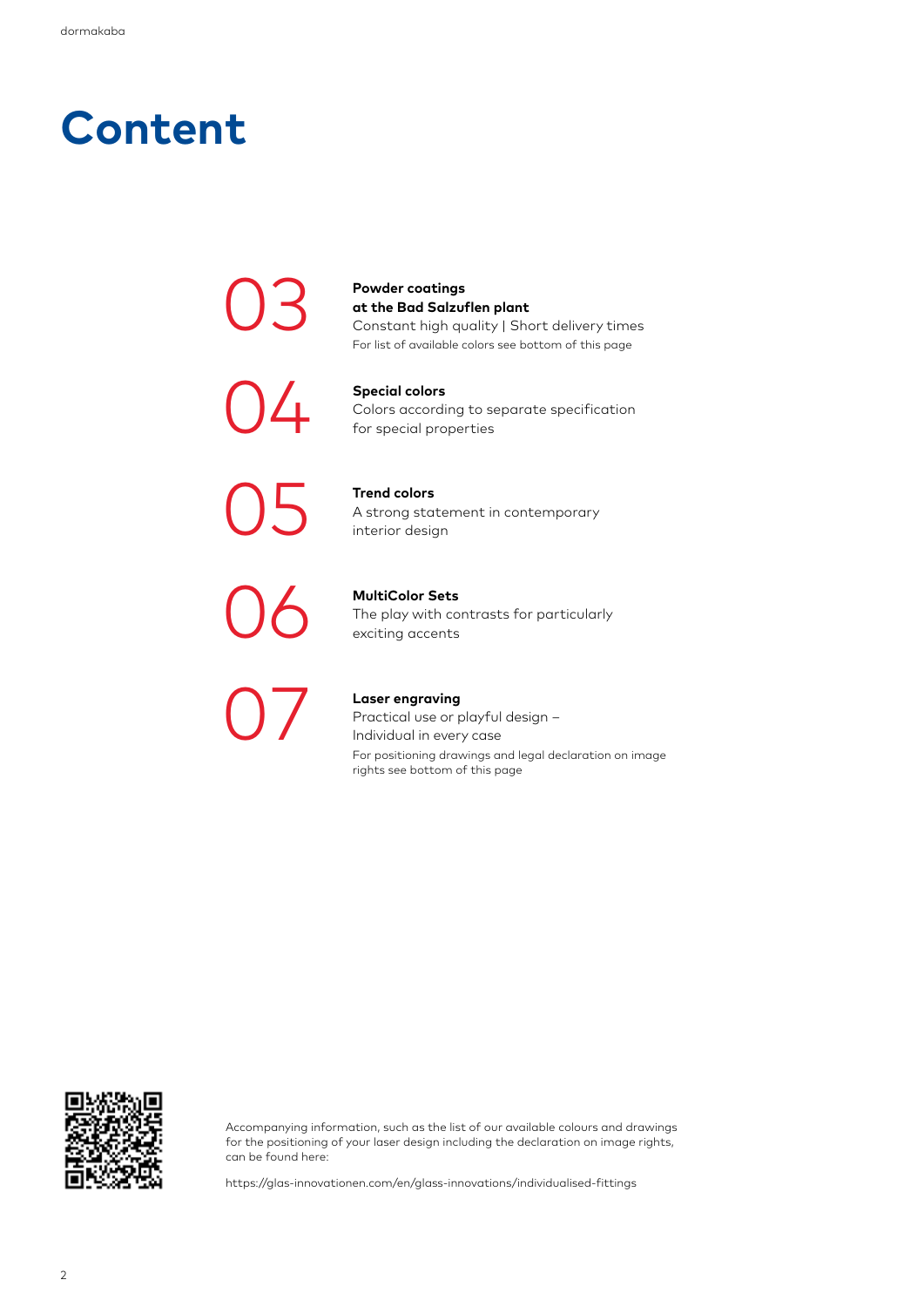# **Powder coatings** at the Bad Salzuflen plant

**Since 2002 we have had our own powder coating facility. In addition to being integrated into the production process of our own fittings for glass applications in architecture and interior design, contract coating is also carried out here. In both cases, the spectrum ranges from individual orders to series orders.**

### **Environmental performance**

It goes without saying that we use the "no-rinse" process, in which chromating is dispensed with, while maintaining the same high quality in terms of adhesion and corrosion resistance.

In terms of processing and quality standards, powder coatings are among the most modern and advanced coating materials. The absence of solvents and heavy metals achieves environmentally friendly material properties.

Our powder coating facility itself works without waste water. This means that extensive process water systems constantly clean the baths used.

### The waste water is evaporated, the distillate is collected and reused. Evaporation losses are replaced by a rainwater utilisation system in an environmentally friendly manner. The remaining sludge is disposed of in a specialised way.

#### **Quality**

The two most common materials, aluminium and steel, are prepared for coating in separate pretreatment zones. By matching the pretreatment to the requirements of the respective material, an optimum coating result is then achieved.

All colour powders in our list of RAL colours (smooth glossy surface) have facade quality.

#### **Prices**

The prices for powder-coated glass fittings can be found in our price lists. Standard colors are provided with their own color code; special colors from our color range in stock have the color code (399).



#### **Coatable materials:**

Aluminium, steel, brass, cast brass, cast steel, die-cast aluminium (e.g. for door handles), stainless steel (e.g. for finishing with clear powder coating)

### **Short set-up times due**

**to self-cleaning system** 1 color change = 6 minutes This corresponds to up to 25 color changes per day.

#### **Colors in stock**

- approx. 300 colors: RAL + NCS colors
- Standard surface = smooth glossy

#### **Delivery times**

For delivery times for our coated glass fittings with powders in stock, please see our price lists. Production times for coating with special powders are available on request.

#### **Quantities and sizes**

- Order related quantities 1 bis ∞
- Facility capacity: Without color change 80 product displays à 3 m per day (per color change = 2 product displays less)
- Profiles up to 3 000 mm length (lengths exceeding 3 000 mm are coated externally)
- Volume parts up to 3 000 x 1 300 x 400 mm  $(L \times H \times D)$
- Coatings on both sides also possible.

On request, we can offer you regular contract coating for the purchase of certain quantities.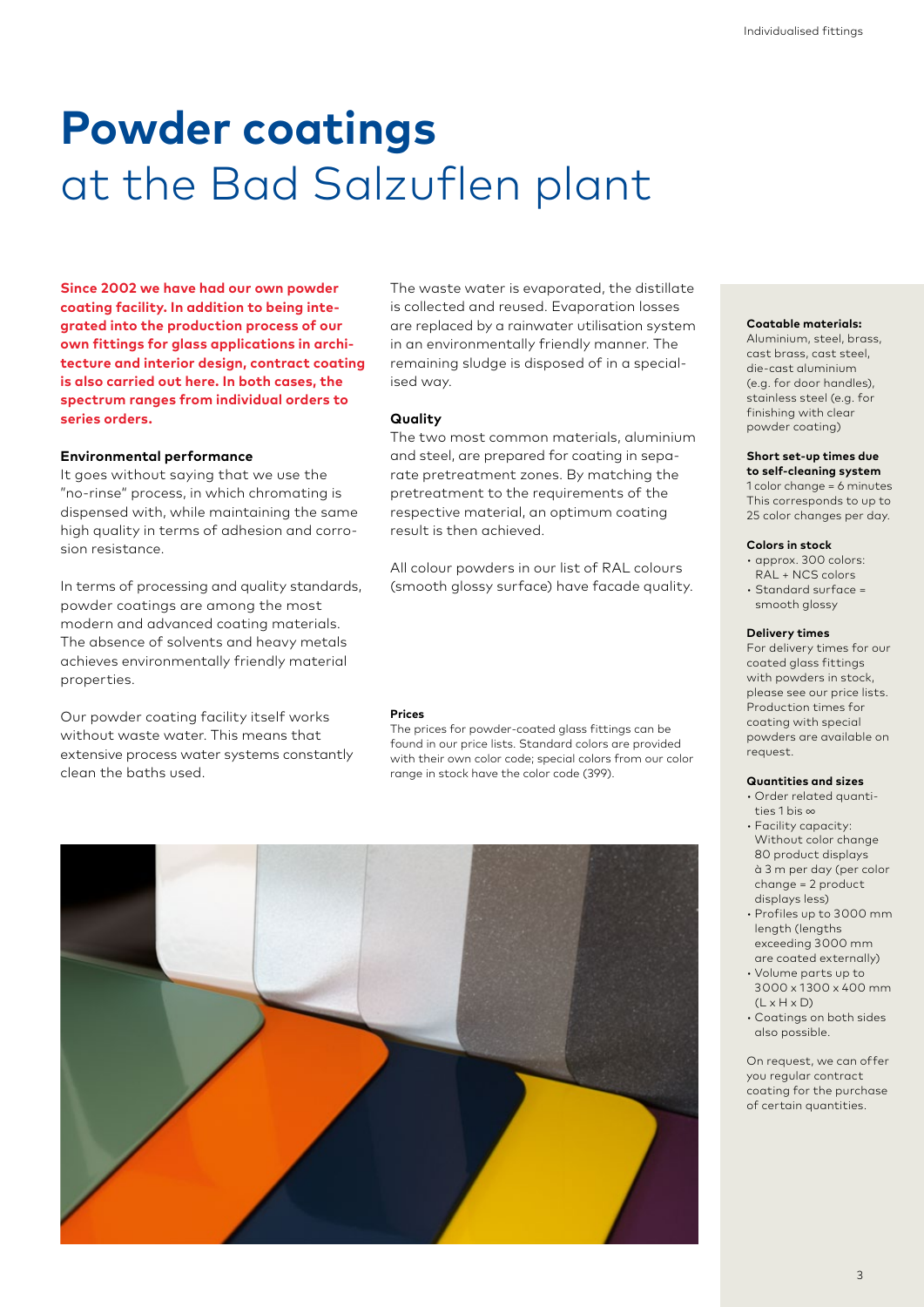# **Special colors**

**Despite a large selection of available colors, we are also happy to cater to special requirements of our customers. On request, we therefore also coat with special colors that are beyond our standard powder spectrum (powders from other manufacturers). This is carried out according to separate specifications, for example according to a wet paint sample provided by the customer.**

With special color powders, other surfaces can also be achieved - in addition to smooth glossy ones. Achievable optical properties: fine structure, coarse structure, silver mica and much more. Achievable technical properties: scratch resistance, high weather resistance, special UV resistance.

When selecting special color powders, please note: Our standard processing temperature is 220 °C. Low temperature is only possible to a limited extent.

#### **Prices**

The prices for fittings in these special colors are available on request.





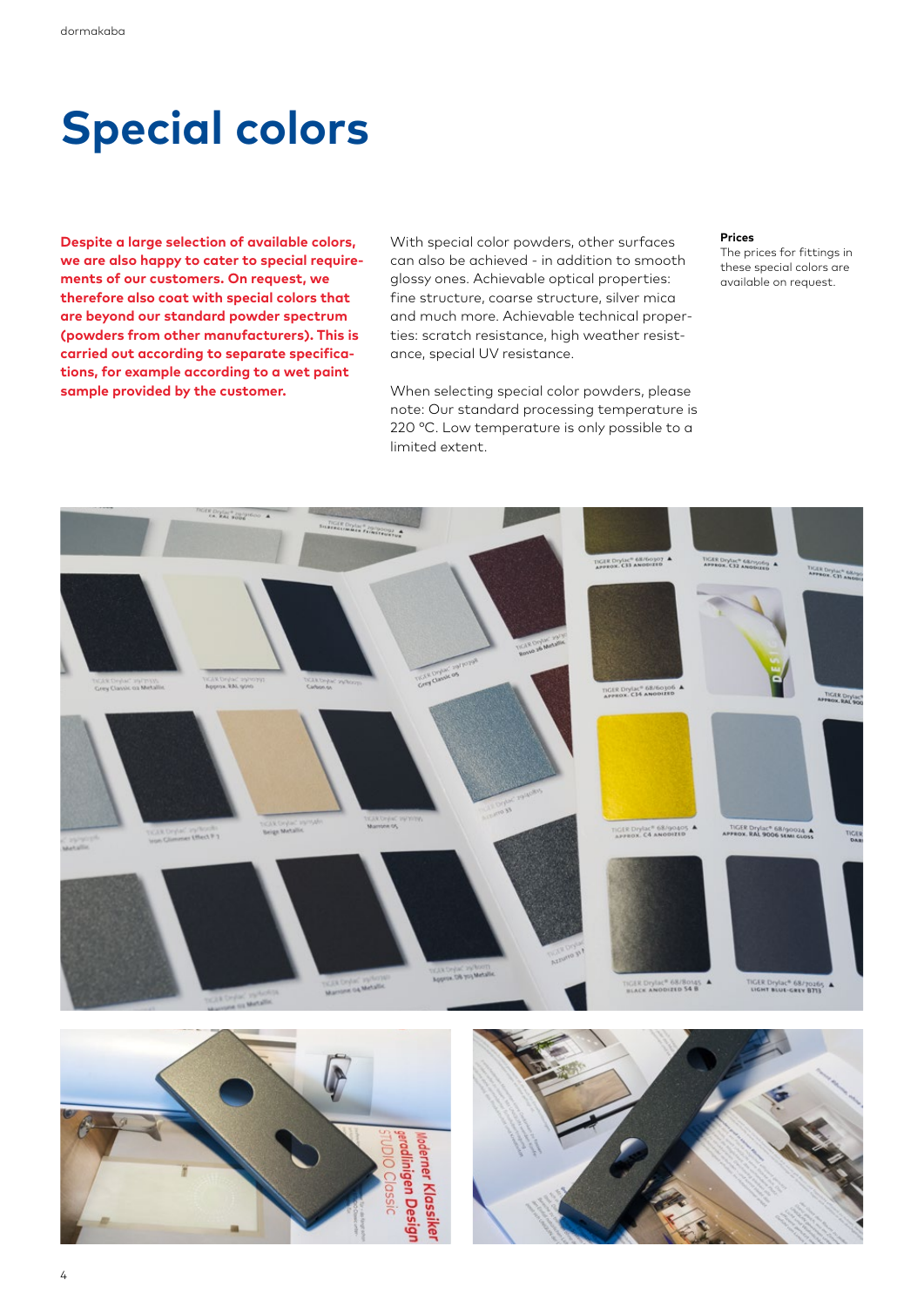# **Trend colors**

**Living partnership with our customers also means being attentive to their wishes and to changing market conditions. After observing current trends in architecture and interior design and through discussions with our partners, we have therefore defined four powder coating colors with which we follow the spirit of the times and at the same time make a strong statement for a self-confident surface design.**

### **Our trend colors**

- AL powder coated, Rust matt, Fine texture Perl
- AL powder coated, Silver matt, Fine texture Perl
- AL powder coated, Light grey matt, Fine texture (RAL 7035)
- AL powder coated, Jet black matt, Fine texture (RAL 9005)

### **Prices**

The prices for our glass fittings in these trend colors can be found in our price lists. Since these are special colors, they have the color code (399).





See and feel our trend colors on our color sample set Art. No. 8.10.906.000.99 **Price** 7,00 € / Set (Net plus VAT)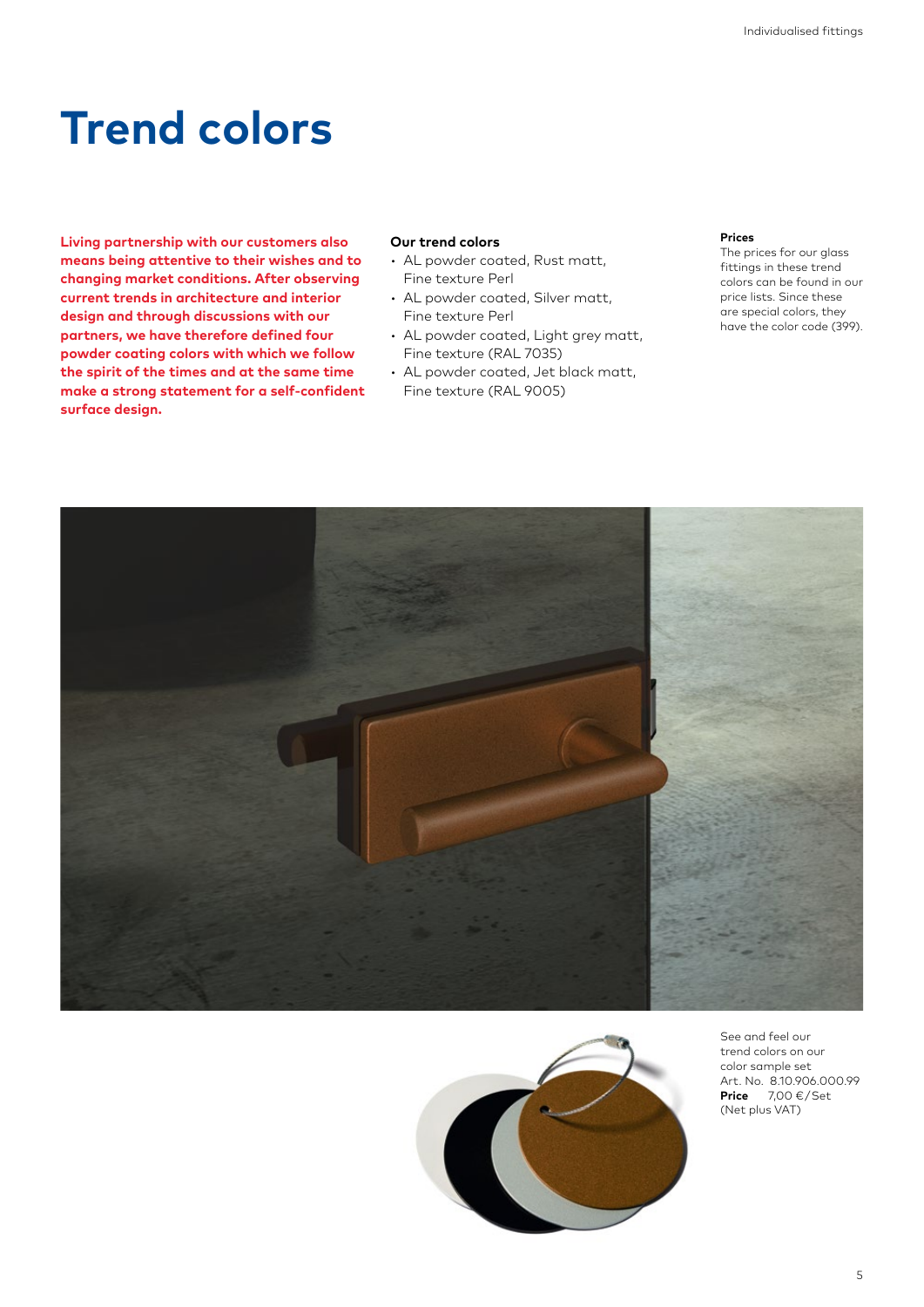# **MultiColor Sets**

**In interior design, the accentuation of single elements is often sufficient to give the overall picture a special charm. The new MultiColor sets for interior glass doors from dormakaba also play with this effect. They are a particularly attractive alternative to the usual fitting sets in uniform colors.**

We have created a selection of lock/handle/ hinge combinations for you, where the "little ones" set real highlights: Follower rings and hinge sleeves in rust make the lock and hinge in black or white look even more elegant. In silver they create a radiant counterpoint to grey-brown.

Choose between the STUDIO Classic lock with non-locking latch, lever forward and the variant prepared for profile cylinders, both in combination with OFFICE Classic hinges, for glass thicknesses of 8 mm (rebate depth 24 mm) and 10 mm (rebate depth 26 mm – or 24 mm with special latch 10.066).





| <b>Finish combinations</b><br><b>MultiColor</b> |                                              | <b>Technical design</b>                                                                                         |                                                                                                             |
|-------------------------------------------------|----------------------------------------------|-----------------------------------------------------------------------------------------------------------------|-------------------------------------------------------------------------------------------------------------|
| Lock<br>Lever<br><b>Hinges</b>                  | <b>Follower ring</b><br><b>Hinge sleeves</b> | <b>STUDIO Classic lock, non</b><br>locking latch, lever forward<br>L-form lever<br><b>OFFICE Classic hinges</b> | <b>STUDIO Classic lock, prep.</b><br>for profile cylinders,<br>L-form lever<br><b>OFFICE Classic hinges</b> |
| Jet black* matt,<br>Fine texture<br>(RAL 9005)  | Rost* matt,<br>Fine texture<br>Perl          | <b>MultiColor Set 1.1</b><br>Art. No. 8.10.770.385.99<br><b>Price</b> $199,00 \in \text{/Set}$                  | <b>MultiColor Set 1.2</b><br>Art. No. 8.10.771.385.99<br><b>Price</b> $199,00 \in \text{/Set}$              |
| Traffice white<br>deep matt<br>(RAL 9016)       | $Rost^*$<br>Fine texture<br>Perl             | MultiColor Set 2.1<br>Art. No. 8.10.770.384.99<br><b>Price</b> $199.00 \in \text{/Set}$                         | MultiColor Set 2.2<br>Art. No. 8.10.771.384.99<br><b>Price</b> $199,00 \in \text{/Set}$                     |
| Grey brown<br>matt                              | Anodized-silver<br>matt                      | MultiColor Set 3.1<br>Art. No. 8.10.770.386.99<br><b>Price</b> $199.00 \in \text{/Set}$                         | <b>MultiColor Set 3.2</b><br>Art. No. 8.10.771.386.99<br><b>Price</b> $199.00 \in \text{/Set}$              |

Prices (Gross plus VAT)

\* = Trend color. All colors are powder coated

You also have the option of ordering follower rings in your desired color separately. In this way, you can give a lock in standard color a personal touch simply by replacing the

follower rings, regardless of whether you are installing the lock for the first time or at a later date for locks that are already installed.

Follower rings in special color 399 Art. No. 8.10.083.399.99 **Preis** 4,50 €/pair (Gross plus VAT)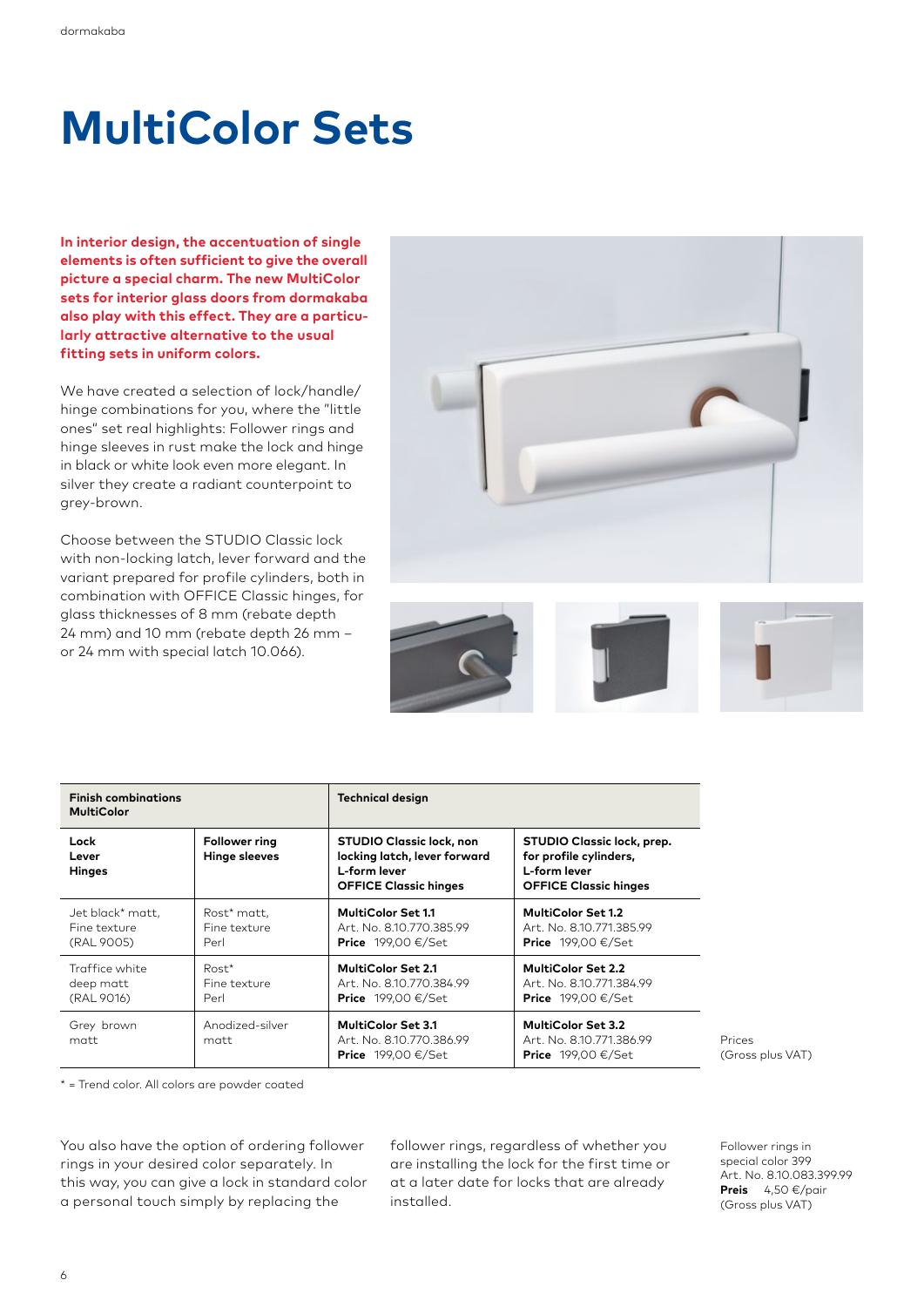# **Laser engravings**

**Real unique fittings can be created by individual laser engravings. The lock cover caps of glass door locks are particularly suitable for this. They are in the user's field of vision and provide the corresponding surfaces.**

Would you like to use the lock cap as an indicator, e.g. with a symbol for room use? Should the locks replace additional signs with room no. or name/department lettering? In corporate styles or in your handwriting? Or do you simply want to be creative and provide your door lock with your own drawing or graphic pattern? From the finest

lines to closed surfaces – the motif design is entirely up to you.

The prerequisite is that you hold the rights of use for logos, symbols or free designs. When placing an order, this must be confirmed by a corresponding declaration to us. You will find the declaration as an attachment to the positioning drawings (see link on page 2).

The laser image is optically adapted to the effect of the dormakaba logo on the respective fitting, i.e. it is created with the same laser intensity.





### **We give your ideas the appropriate framework**

For the lock cover caps of our different STUDIO and OFFICE locks we have defined areas where you can freely place your motif. The framework data regarding maximum laser areas and required edge distances have already been taken into account. Place your motif all over or exactly at the desired position within the frame.

Please send the following data together with the order to your dormakaba sales contact:

- the motif (png, min. 1300 px)
- the positioning on the lock cover cap
- the signed declaration on image rights. Use the templates provided (see link on page 2).

In addition to our glass door fittings, we also apply laser engravings to supplied material. Panel size: max. 350 x 140 mm Size of the laser area: max. 80 x 80 mm Edge distance to cut-outs, angled edges/ chamfers, folded edges etc.: min. 3 mm

In case of laser engraving on supplied material please send the following data together with the order to your dormakaba sales contact:

- the motif (png, min. 1300 px)
- the positioning on the supplied material while adhering to the dimensions given above
- the signed declaration on image rights. Use the declaration from the templates provided (drawings for lock cover caps) (see link on page 2).